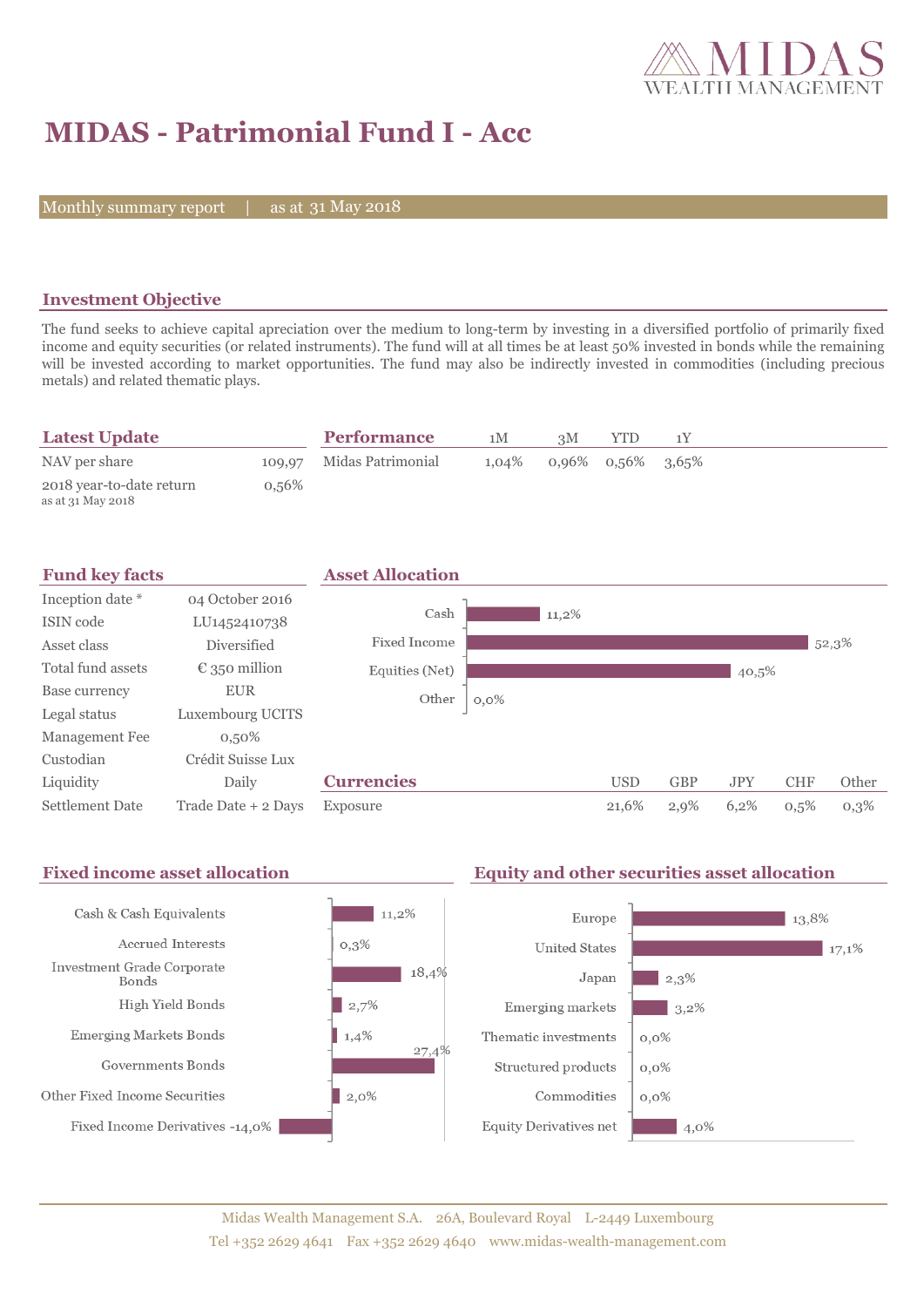

# **MIDAS - Patrimonial Fund I - Acc**

Monthly summary report | as at 31 May 2018

| YTM     | Rating     | Weigh   |
|---------|------------|---------|
| 0,3%    | AAA        | 5,5%    |
| $0,3\%$ | AA         | $3,2\%$ |
| 2,5%    | <b>BBB</b> | 2,7%    |
| 1,4%    | <b>BBB</b> | 2,7%    |
| 0,2%    | AA         | 2,3%    |
| 0,8%    | B          | $1,7\%$ |
| 0,9%    | <b>BBB</b> | 1,6%    |
| 1,7%    | $BB+$      | 1,4%    |
| 1,6%    | $BBB+$     | 1,4%    |
| 1.8%    | <b>NR</b>  | 1,4%    |
|         |            |         |

**Top 10 fixed income rating breakdown** 



| Sector     | Weight    | <b>Equity sector breakdown</b>                                                                                                                                                                                           |                                                    |
|------------|-----------|--------------------------------------------------------------------------------------------------------------------------------------------------------------------------------------------------------------------------|----------------------------------------------------|
|            | 1,0%      | <b>Consumer Discretionary</b>                                                                                                                                                                                            | 12,4%                                              |
| Financials | 0,9%      | Consumer Staples                                                                                                                                                                                                         | 9,5%                                               |
|            |           | Energy                                                                                                                                                                                                                   | $5,1\%$                                            |
|            |           | Financials                                                                                                                                                                                                               | 16,8%                                              |
|            |           | Health Care                                                                                                                                                                                                              | 13,0%                                              |
|            |           |                                                                                                                                                                                                                          | 22,0%                                              |
|            |           |                                                                                                                                                                                                                          | 10,4%                                              |
|            |           |                                                                                                                                                                                                                          | $6.0\%$                                            |
| Financials | 0,7%      | Telecommunication $\blacksquare$ 1,5%                                                                                                                                                                                    |                                                    |
|            |           | Utilities                                                                                                                                                                                                                | $\blacksquare$ 1,0%                                |
|            |           | Real Estate                                                                                                                                                                                                              | $\blacksquare$ 2,1%                                |
|            | Materials | <b>Information Technolog</b><br>Information Technolog 0,8%<br>Information Technolog 0,8%<br>Information Technolog 0,8%<br>Consumer Discretionar 0,8%<br>0,8%<br>Consumer Discretionar 0,7%<br>Consumer Discretionar 0,7% | Information Technology<br>Industrials<br>Materials |

#### **Top 5 funds and other holdings**

| La Francaise Sub Debt                      | 2,5%    |
|--------------------------------------------|---------|
| Amundi Japan TOPIX ETF                     | 2,3%    |
| Nordea Stable Emerging Markets Equity Fund | $2.0\%$ |
| <b>MM</b> Convertible Europe               | 1.5%    |